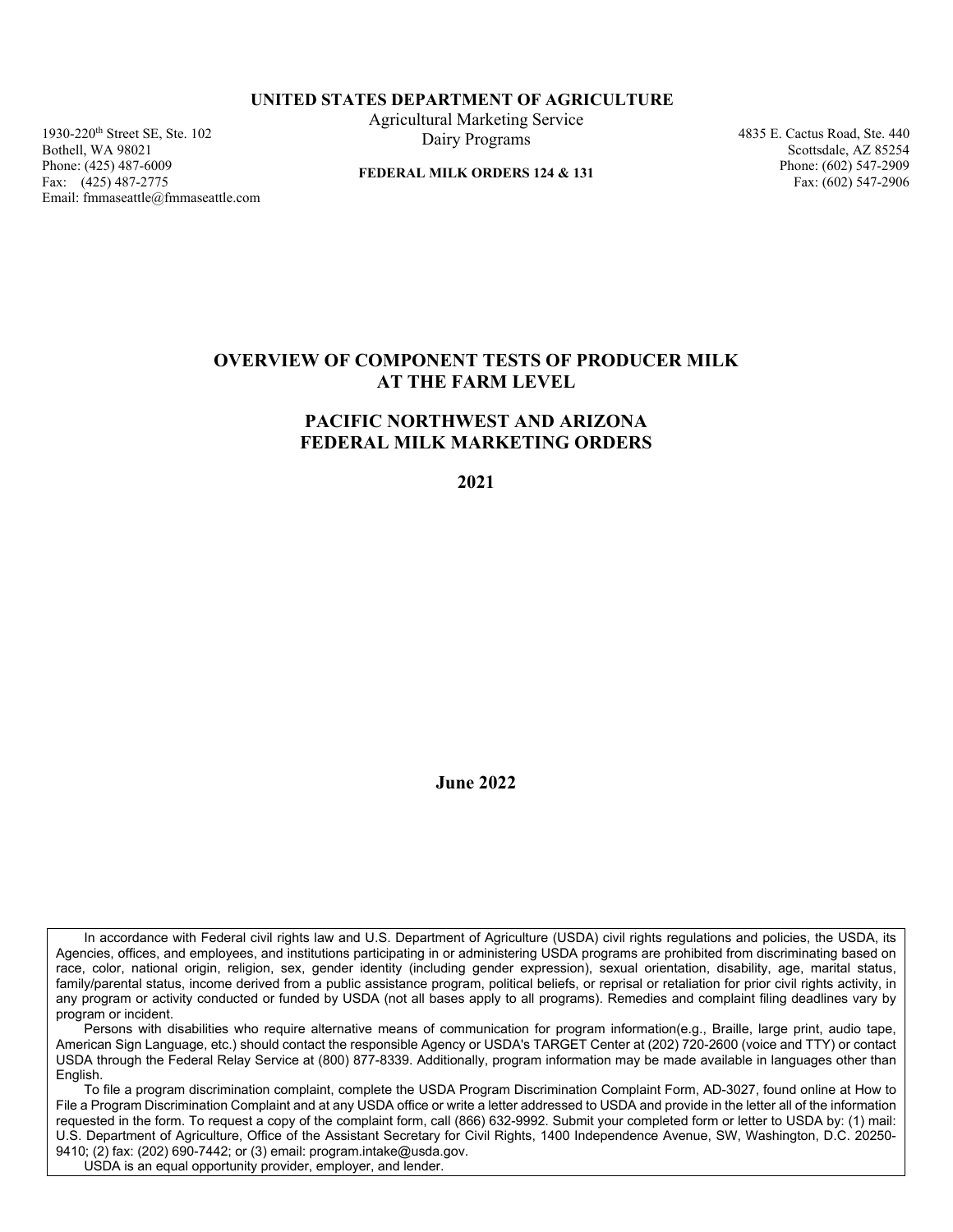#### **OVERVIEW OF COMPONENT TESTS OF PRODUCER MILK AT THE FARM LEVEL**

#### **PACIFIC NORTHWEST AND ARIZONA FEDERAL MILK MARKETING ORDERS**

#### **2021**

The following tables provide an overview of component tests of producer milk pooled on the Pacific Northwest (FO 124) and Arizona (FO 131) Federal Milk Marketing Orders. The tables summarize average tests by order, month, year, region, size-range of production, and long term trends. Producer milk values are also calculated using Federal order minimum producer prices for the respective orders at 3.5% butterfat and at test. All test and value averages are weighted averages.

The farm level data included in these tables comprises all producers and producer milk pooled on the Pacific Northwest and Arizona Orders. The data was collected from producer payrolls submitted by handlers to the market administrator's office. Components available for the Pacific Northwest Order are butterfat, protein, and other solids. Other solids are lactose and minerals. The component for the Arizona Order is butterfat. In certain months, milk production that historically qualified to be pooled on an order may not have been pooled due to price relationships. This historically eligible producer milk is **not** included in this analysis. Large changes in producer numbers and producer milk typically indicate those months when milk was not pooled due to price relationships. Small differences may be evident between published pool information and the data shown in this overview due to the use of partially audited payroll data.

The orders' milksheds were divided into different regions when possible. The Pacific Northwest Order's milkshed was divided into four regions representing each of Oregon and Washington divided by the Cascade Mountain Range. In Oregon and Washington, the west side of the Cascade Mountain Range has more precipitation and is characterized by a milder climate than the eastern side of the states. The region east of the Cascade Mountain Range has a drier climate with warmer summers and colder winters. Arizona is very dry year round with little precipitation and relatively high temperatures where most milk is produced. Data from a small number of counties are included in the data for the defined regions based on order association, relative proximity, and/or to prevent the release of restricted data.

The regions are:

Western Washington (& Idaho and Utah) Eastern Washington Western Oregon (& Northern California) Eastern Oregon Arizona (& Southern California and Texas)

An index of Tables grouped by Federal order can be found on page ii.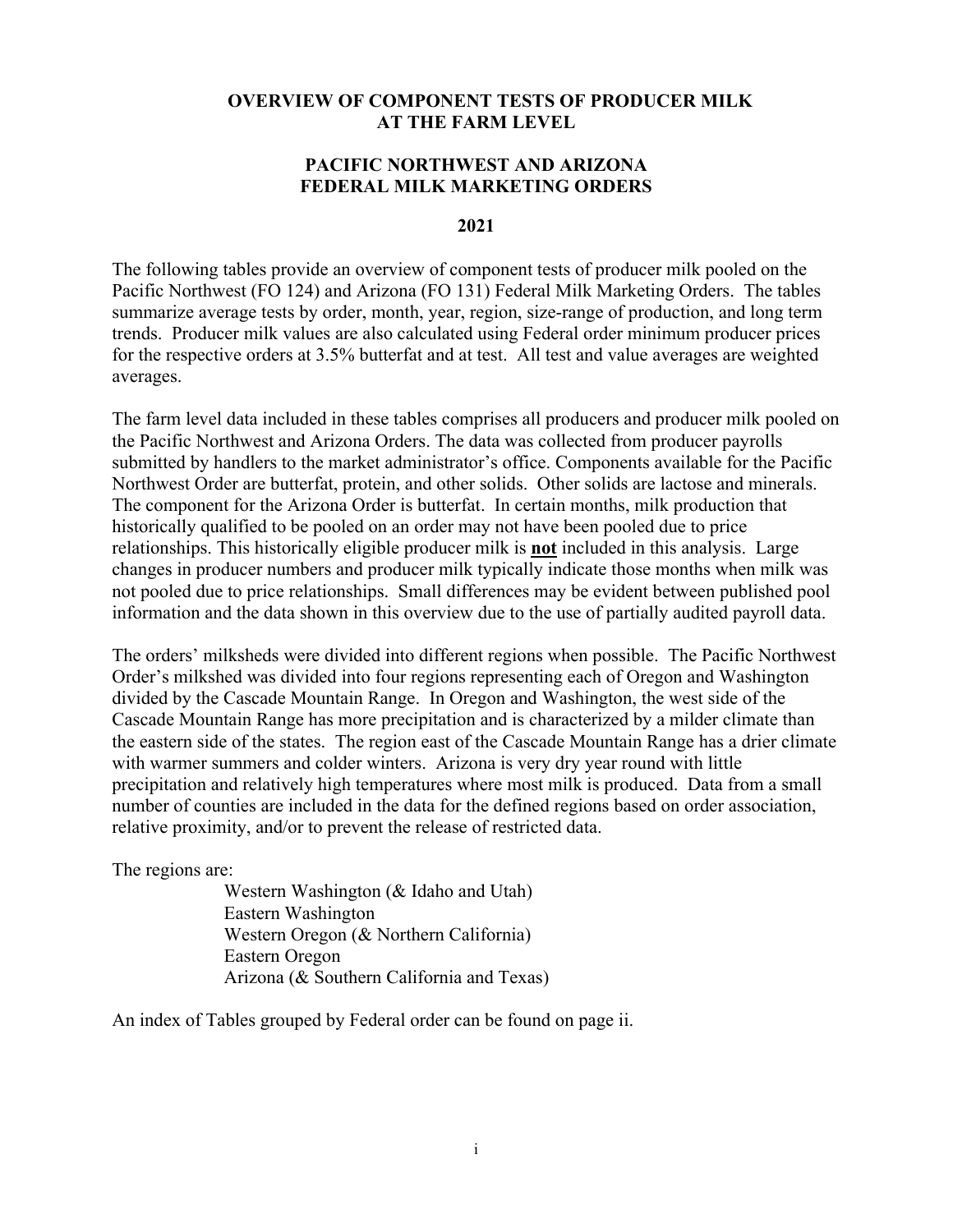Page **Page** Number

# **Pacific Northwest Order (FO 124)**

|     | Tables: T-1 Number of Producers, Producer Milk, Component Tests             |
|-----|-----------------------------------------------------------------------------|
|     |                                                                             |
|     | T-2 Number of Producers, Producer Milk and Component Tests                  |
|     |                                                                             |
|     |                                                                             |
|     |                                                                             |
|     |                                                                             |
| T-4 |                                                                             |
|     |                                                                             |
|     | T-6 Producer Milk and Value by Size-Range of Producer                       |
|     |                                                                             |
|     | T-7a Long Term Trends in Component Tests/Values, Butterfat: 2012-2021 9     |
|     | T-7b Long Term Trends in Component Tests/Values, Protein: 2012-2021 10      |
|     | T-7c Long Term Trends in Component Tests/Values, Other Solids: 2012-2021 11 |

# **Arizona Order (FO 131)**

| T-8 Number of Producers, Producer Milk, Component Tests                  |  |
|--------------------------------------------------------------------------|--|
|                                                                          |  |
| T-9 Component Tests by Size-Range of Producer Milk Deliveries: 2021 13   |  |
|                                                                          |  |
| T-11 Producer Milk and Value by Size-Range of Producer                   |  |
|                                                                          |  |
| T-12 Long Term Trends in Component Tests/Values, Butterfat: 2012-2021 16 |  |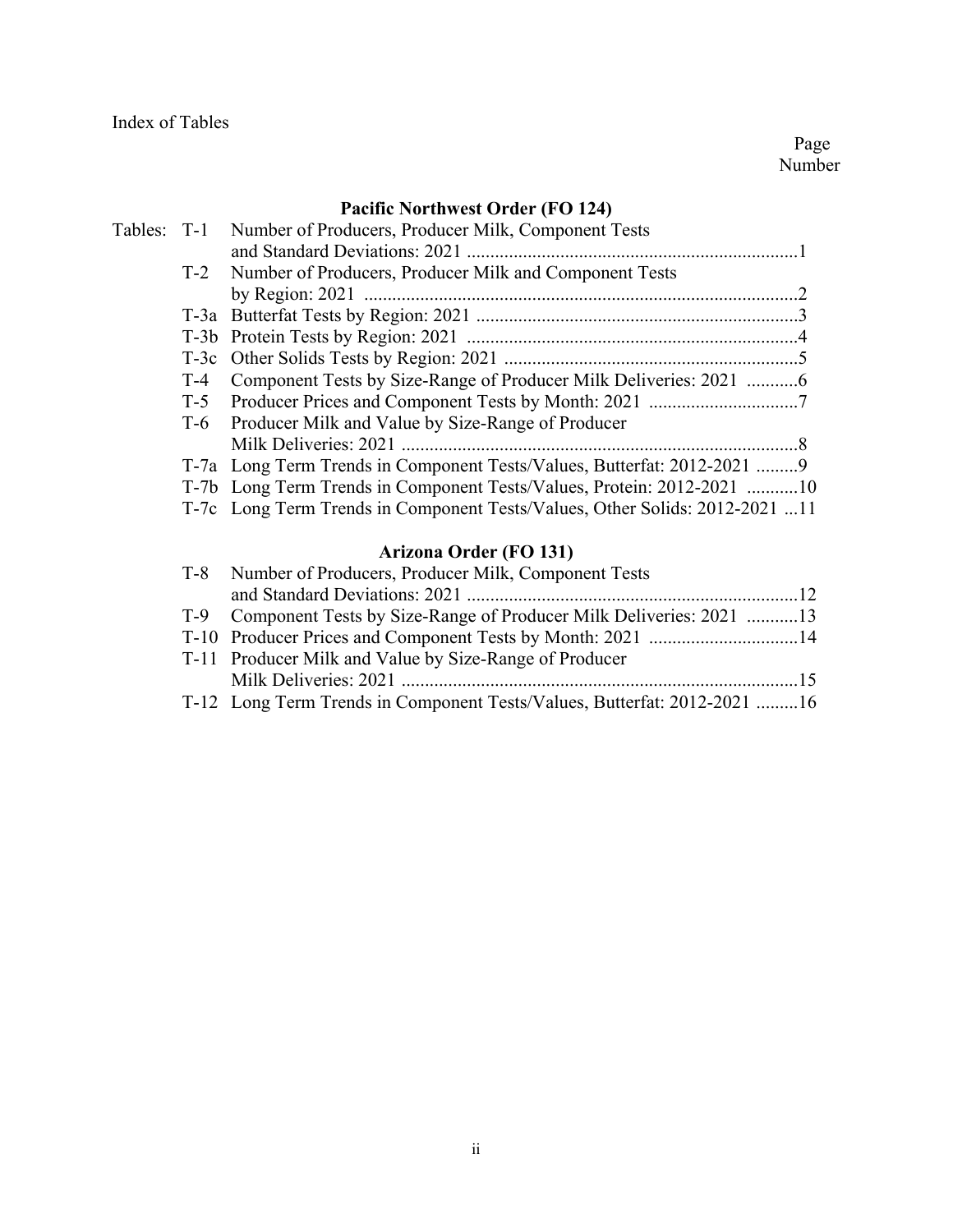| Pacific Northwest Order |           |               |                  |           |         |           |      |                     |  |  |  |
|-------------------------|-----------|---------------|------------------|-----------|---------|-----------|------|---------------------|--|--|--|
|                         |           |               | <b>Butterfat</b> |           | Protein |           |      | <b>Other Solids</b> |  |  |  |
|                         | No. of    |               |                  | Standard  |         | Standard  |      | Standard            |  |  |  |
| Month                   | Producers | Producer Milk | Test             | Deviation | Test    | Deviation | Test | Deviation           |  |  |  |
| January                 | 352       | 619,999,131   | 4.18             | 0.44      | 3.31    | 0.23      | 5.77 | 0.09                |  |  |  |
| February                | 351       | 562,754,318   | 4.17             | 0.44      | 3.31    | 0.22      | 5.81 | 0.09                |  |  |  |
| March                   | 350       | 627,338,096   | 4.13             | 0.42      | 3.30    | 0.22      | 5.78 | 0.08                |  |  |  |
| April                   | 347       | 610,727,430   | 4.06             | 0.41      | 3.27    | 0.21      | 5.79 | 0.08                |  |  |  |
| May                     | 343       | 632,115,108   | 3.98             | 0.40      | 3.22    | 0.21      | 5.79 | 0.07                |  |  |  |
| June                    | 343       | 598,303,072   | 3.93             | 0.38      | 3.18    | 0.21      | 5.79 | 0.07                |  |  |  |
| July                    | 429       | 745,402,799   | 3.99             | 0.42      | 3.20    | 0.22      | 5.77 | 0.07                |  |  |  |
| August                  | 343       | 589,346,472   | 3.95             | 0.38      | 3.17    | 0.20      | 5.76 | 0.08                |  |  |  |
| September               | 339       | 567, 312, 897 | 4.09             | 0.40      | 3.30    | 0.21      | 5.74 | 0.09                |  |  |  |
| October                 | 334       | 577,931,427   | 4.20             | 0.43      | 3.43    | 0.22      | 5.77 | 0.09                |  |  |  |
| November                | 333       | 549,410,043   | 4.27             | 0.46      | 3.47    | 0.24      | 5.78 | 0.09                |  |  |  |
| December                | 414       | 706,492,096   | 4.41             | 0.50      | 3.50    | 0.25      | 5.76 | 0.09                |  |  |  |
| Average/Total           | 357       | 7,387,132,889 | 4.11             | 0.45      | 3.30    | 0.24      | 5.77 | 0.09                |  |  |  |

#### **Number of Producers, Producer Milk, Component Tests and Standard Deviations: 2021 Table T-1**



**Pacific Northwest Order**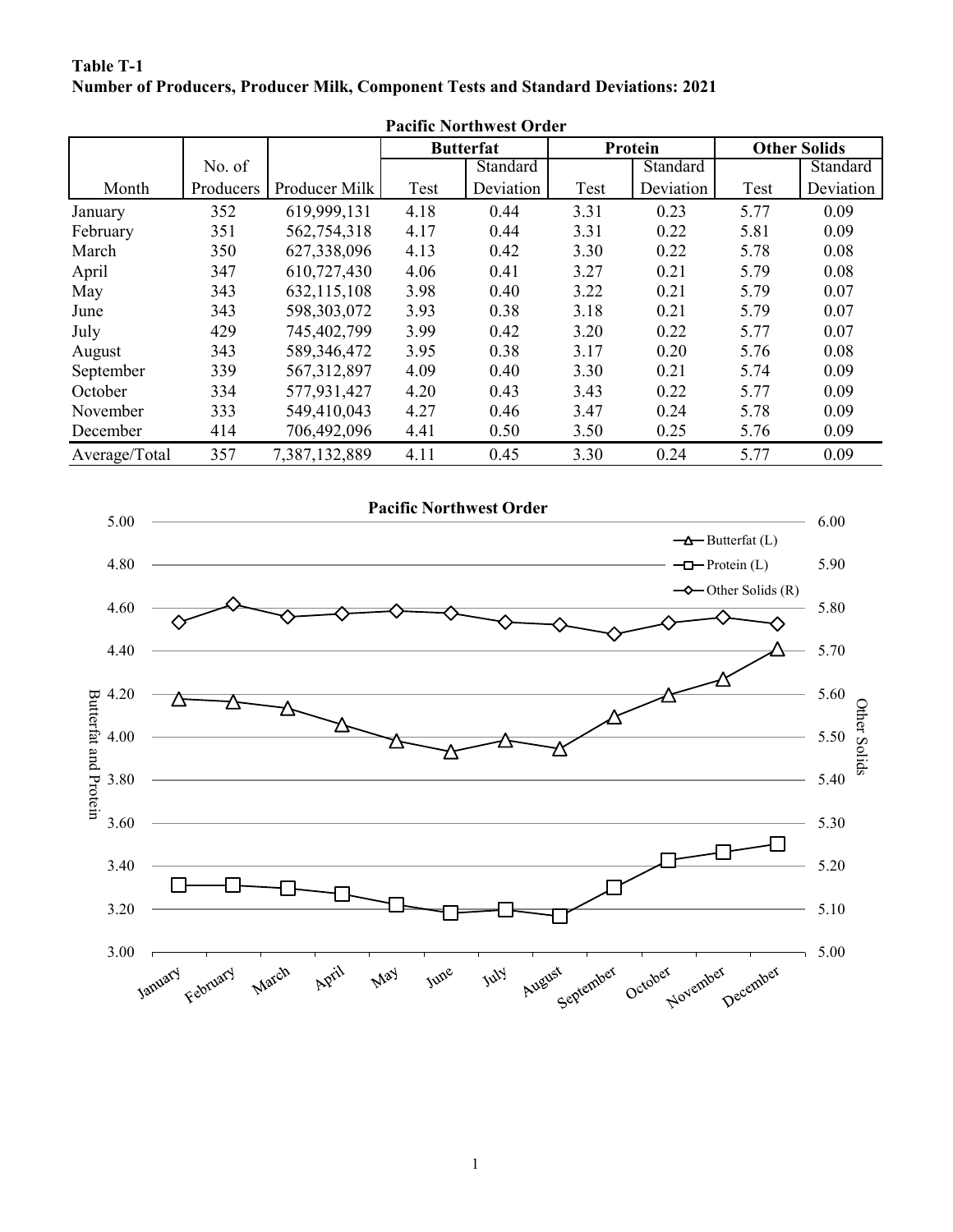#### **Number of Producers, Producer Milk and Component Tests by Region: 2021 Table T-2**

|               | <b>Pacific Northwest Order</b> |               |                  |         |           |                    |               |                  |         |           |  |
|---------------|--------------------------------|---------------|------------------|---------|-----------|--------------------|---------------|------------------|---------|-----------|--|
|               | Western Washington 1/          |               |                  |         |           | Eastern Washington |               |                  |         |           |  |
|               | No. of                         |               |                  |         |           | No. of             |               |                  |         |           |  |
| Month         | Producers                      | Producer Milk | <b>Butterfat</b> | Protein | <b>OS</b> | Producers          | Producer Milk | <b>Butterfat</b> | Protein | <b>OS</b> |  |
| January       | 176                            | 164,589,507   | 4.21             | 3.30    | 5.74      | 103                | 384,859,670   | 4.18             | 3.33    | 5.77      |  |
| February      | 176                            | 148,702,468   | 4.24             | 3.30    | 5.78      | 102                | 349,776,020   | 4.15             | 3.33    | 5.82      |  |
| March         | 176                            | 164,924,787   | 4.21             | 3.29    | 5.75      | 102                | 390,521,347   | 4.10             | 3.31    | 5.79      |  |
| April         | 175                            | 159,510,407   | 4.14             | 3.27    | 5.76      | 101                | 383,044,268   | 4.02             | 3.28    | 5.80      |  |
| May           | 171                            | 165,789,148   | 4.06             | 3.23    | 5.77      | 101                | 396,686,203   | 3.95             | 3.23    | 5.80      |  |
| June          | 170                            | 156,757,350   | 4.01             | 3.19    | 5.76      | 102                | 375,359,540   | 3.90             | 3.19    | 5.80      |  |
| July          | 172                            | 163,837,705   | 3.99             | 3.17    | 5.75      | 101                | 374,412,484   | 3.85             | 3.13    | 5.78      |  |
| August        | 171                            | 155,437,052   | 4.03             | 3.19    | 5.74      | 101                | 369, 395, 426 | 3.91             | 3.16    | 5.77      |  |
| September     | 168                            | 148,010,177   | 4.16             | 3.29    | 5.71      | 101                | 356,708,404   | 4.08             | 3.32    | 5.75      |  |
| October       | 165                            | 149,771,907   | 4.27             | 3.39    | 5.73      | 100                | 362,757,439   | 4.19             | 3.46    | 5.78      |  |
| November      | 166                            | 143,023,712   | 4.31             | 3.41    | 5.75      | 98                 | 344,189,200   | 4.28             | 3.52    | 5.79      |  |
| December      | 165                            | 152,673,418   | 4.33             | 3.41    | 5.75      | 99                 | 355,290,419   | 4.31             | 3.49    | 5.79      |  |
| Average/Total | 171                            | 1,873,027,638 | 4.16             | 3.28    | 5.75      | 101                | 4,443,000,420 | 4.07             | 3.31    | 5.79      |  |

|               |           | Western Oregon |                  |         |           |           | Eastern Oregon |                  |         |           |  |
|---------------|-----------|----------------|------------------|---------|-----------|-----------|----------------|------------------|---------|-----------|--|
|               | No. of    |                |                  |         |           | No. of    |                |                  |         |           |  |
| Month         | Producers | Producer Milk  | <b>Butterfat</b> | Protein | <b>OS</b> | Producers | Producer Milk  | <b>Butterfat</b> | Protein | <b>OS</b> |  |
| January       | 67        | 65,203,601     | 4.11             | 3.23    | 5.78      | 6         | 5,346,353      | 4.02             | 3.25    | 5.82      |  |
| February      | 67        | 59,186,379     | 4.12             | 3.22    | 5.81      | 6         | 5,089,451      | 3.88             | 3.23    | 5.85      |  |
| March         | 66        | 66,397,052     | 4.13             | 3.23    | 5.80      | 6         | 5,494,910      | 3.90             | 3.22    | 5.82      |  |
| April         | 66        | 63,132,083     | 4.10             | 3.22    | 5.79      |           | 5,040,672      | 3.79             | 3.16    | 5.83      |  |
| May           | 66        | 64,573,130     | 4.01             | 3.17    | 5.80      |           | 5,066,627      | 3.69             | 3.12    | 5.84      |  |
| June          | 66        | 61,307,908     | 3.94             | 3.14    | 5.80      |           | 4,878,274      | 3.53             | 3.10    | 5.84      |  |
| July          | 144       | 117,787,364    | 4.24             | 3.28    | 5.76      | 12        | 89, 365, 246   | 4.20             | 3.41    | 5.75      |  |
| August        | 66        | 59,746,461     | 3.96             | 3.15    | 5.76      |           | 4,767,533      | 3.54             | 3.10    | 5.82      |  |
| September     | 65        | 58,083,704     | 4.07             | 3.23    | 5.75      |           | 4,510,612      | 3.66             | 3.20    | 5.78      |  |
| October       | 64        | 60,877,682     | 4.12             | 3.33    | 5.77      |           | 4,524,399      | 3.69             | 3.31    | 5.82      |  |
| November      | 64        | 59,370,406     | 4.14             | 3.32    | 5.78      |           | 2,826,725      | 3.87             | 3.34    | 5.81      |  |
| December      | 139       | 113,761,002    | 4.50             | 3.46    | 5.75      | 11        | 84, 767, 257   | 4.85             | 3.78    | 5.71      |  |
| Average/Total | 78        | 849,426,772    | 4.15             | 3.26    | 5.78      | 6         | 221,678,059    | 4.35             | 3.50    | 5.75      |  |

1/ Includes: Latah County, Idaho; Benton County, Washington.

 $\mathfrak{p}$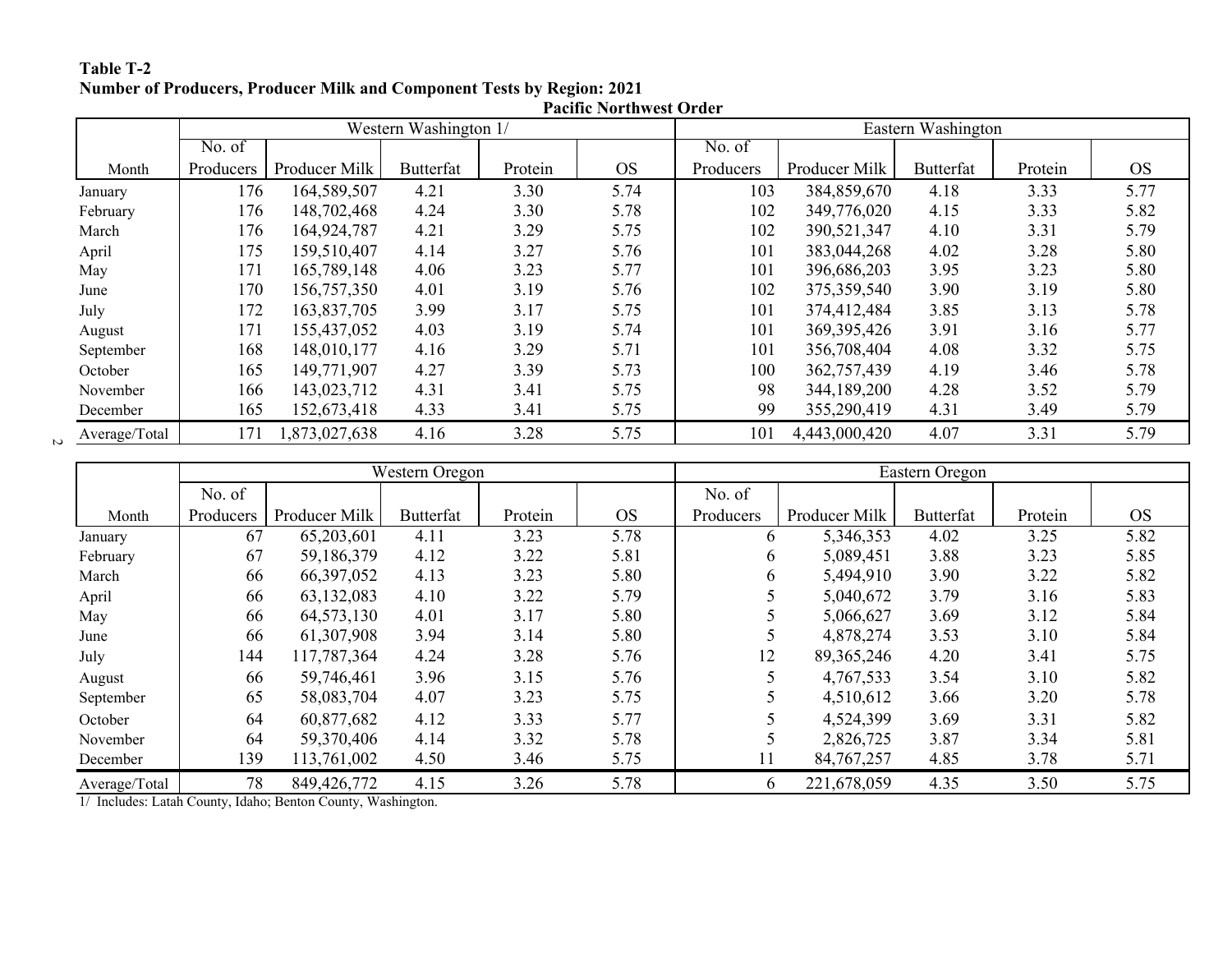#### **Table T-3a Butterfat Tests by Region: 2021**

| <b>Pacific Northwest Order</b> |               |            |            |            |  |  |  |  |  |  |
|--------------------------------|---------------|------------|------------|------------|--|--|--|--|--|--|
|                                |               |            | Butterfat  |            |  |  |  |  |  |  |
| Month                          | Western WA 1/ | Eastern WA | Western OR | Eastern OR |  |  |  |  |  |  |
| January                        | 4.21          | 4.18       | 4.11       | 4.02       |  |  |  |  |  |  |
| February                       | 4.24          | 4.15       | 4.12       | 3.88       |  |  |  |  |  |  |
| March                          | 4.21          | 4.10       | 4.13       | 3.90       |  |  |  |  |  |  |
| April                          | 4.14          | 4.02       | 4.10       | 3.79       |  |  |  |  |  |  |
| May                            | 4.06          | 3.95       | 4.01       | 3.69       |  |  |  |  |  |  |
| June                           | 4.01          | 3.90       | 3.94       | 3.53       |  |  |  |  |  |  |
| July                           | 3.99          | 3.85       | 4.24       | 4.20       |  |  |  |  |  |  |
| August                         | 4.03          | 3.91       | 3.96       | 3.54       |  |  |  |  |  |  |
| September                      | 4.16          | 4.08       | 4.07       | 3.66       |  |  |  |  |  |  |
| October                        | 4.27          | 4.19       | 4.12       | 3.69       |  |  |  |  |  |  |
| November                       | 4.31          | 4.28       | 4.14       | 3.87       |  |  |  |  |  |  |
| December                       | 4.33          | 4.31       | 4.50       | 4.85       |  |  |  |  |  |  |
| Average                        | 4.16          | 4.07       | 4.15       | 4.35       |  |  |  |  |  |  |

1/ Includes: Latah County, Idaho; Benton County, Washington.



#### **Pacific Northwest Order: Butterfat**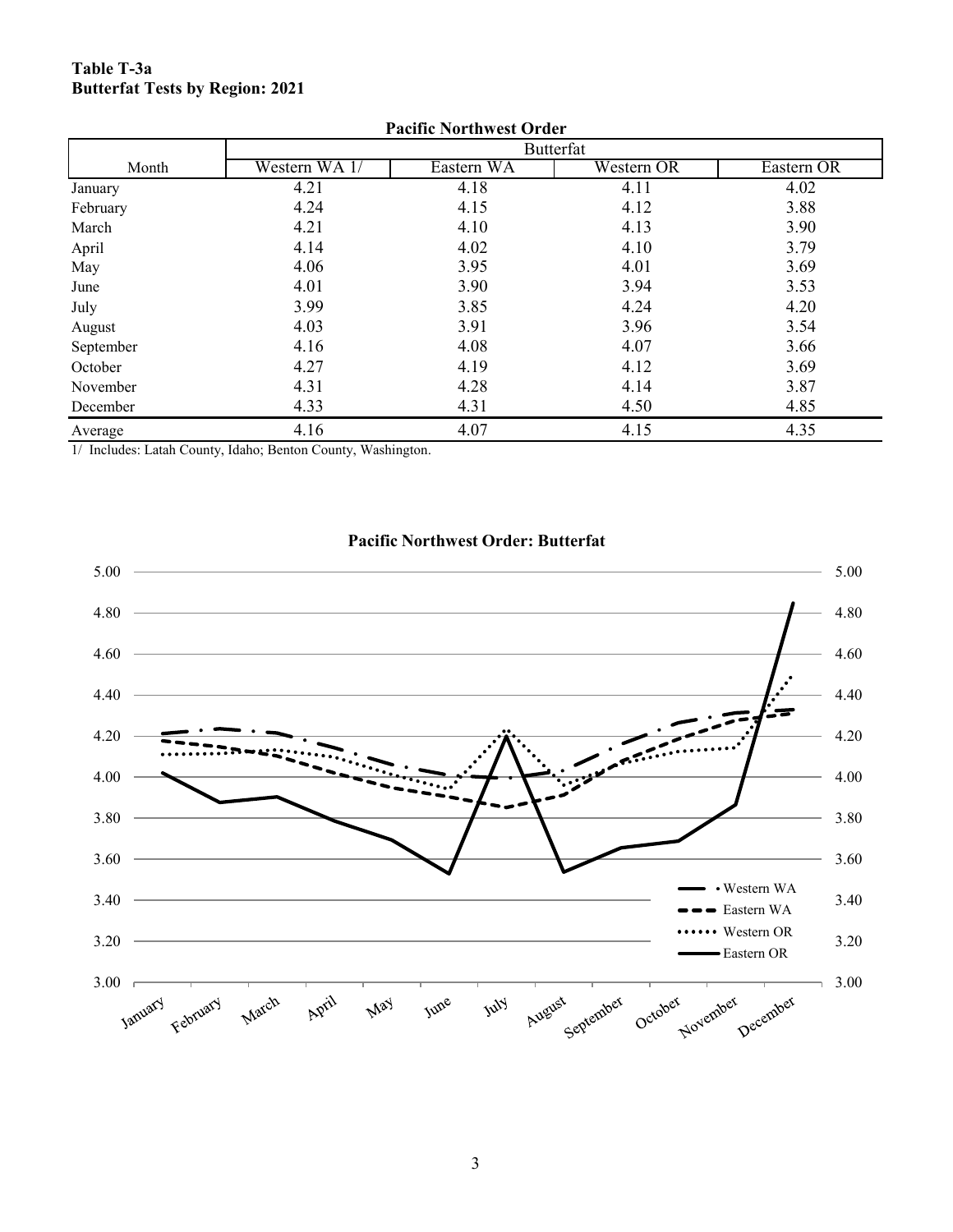#### **Table T-3b Protein Tests by Region: 2021**

| <b>Pacific Northwest Order</b> |               |            |            |            |  |  |  |  |  |  |
|--------------------------------|---------------|------------|------------|------------|--|--|--|--|--|--|
|                                |               |            | Protein    |            |  |  |  |  |  |  |
| Month                          | Western WA 1/ | Eastern WA | Western OR | Eastern OR |  |  |  |  |  |  |
| January                        | 3.30          | 3.33       | 3.23       | 3.25       |  |  |  |  |  |  |
| February                       | 3.30          | 3.33       | 3.22       | 3.23       |  |  |  |  |  |  |
| March                          | 3.29          | 3.31       | 3.23       | 3.22       |  |  |  |  |  |  |
| April                          | 3.27          | 3.28       | 3.22       | 3.16       |  |  |  |  |  |  |
| May                            | 3.23          | 3.23       | 3.17       | 3.12       |  |  |  |  |  |  |
| June                           | 3.19          | 3.19       | 3.14       | 3.10       |  |  |  |  |  |  |
| July                           | 3.17          | 3.13       | 3.28       | 3.41       |  |  |  |  |  |  |
| August                         | 3.19          | 3.16       | 3.15       | 3.10       |  |  |  |  |  |  |
| September                      | 3.29          | 3.32       | 3.23       | 3.20       |  |  |  |  |  |  |
| October                        | 3.39          | 3.46       | 3.33       | 3.31       |  |  |  |  |  |  |
| November                       | 3.41          | 3.52       | 3.32       | 3.34       |  |  |  |  |  |  |
| December                       | 3.41          | 3.49       | 3.46       | 3.78       |  |  |  |  |  |  |
| Average                        | 3.28          | 3.31       | 3.26       | 3.50       |  |  |  |  |  |  |

1/ Includes: Latah County, Idaho; Benton County, Washington.

## **Pacific Northwest Order: Protein**

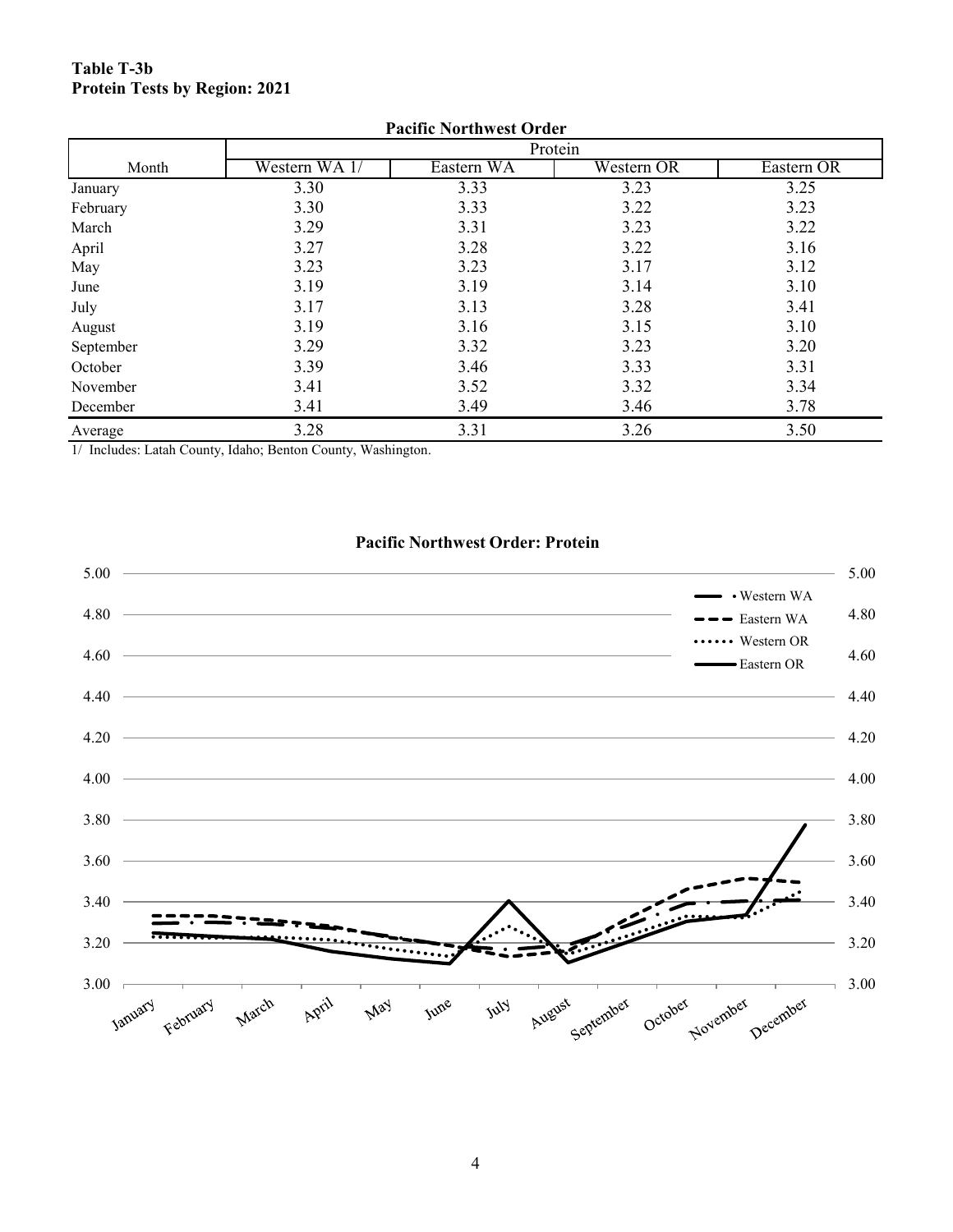#### **Table T-3c Other Solids Tests by Region: 2021**

| Pacific Northwest Order |               |              |            |            |  |  |  |  |  |  |  |
|-------------------------|---------------|--------------|------------|------------|--|--|--|--|--|--|--|
|                         |               | Other Solids |            |            |  |  |  |  |  |  |  |
| Month                   | Western WA 1/ | Eastern WA   | Western OR | Eastern OR |  |  |  |  |  |  |  |
| January                 | 5.74          | 5.77         | 5.78       | 5.82       |  |  |  |  |  |  |  |
| February                | 5.78          | 5.82         | 5.81       | 5.85       |  |  |  |  |  |  |  |
| March                   | 5.75          | 5.79         | 5.80       | 5.82       |  |  |  |  |  |  |  |
| April                   | 5.76          | 5.80         | 5.79       | 5.83       |  |  |  |  |  |  |  |
| May                     | 5.77          | 5.80         | 5.80       | 5.84       |  |  |  |  |  |  |  |
| June                    | 5.76          | 5.80         | 5.80       | 5.84       |  |  |  |  |  |  |  |
| July                    | 5.75          | 5.78         | 5.76       | 5.75       |  |  |  |  |  |  |  |
| August                  | 5.74          | 5.77         | 5.76       | 5.82       |  |  |  |  |  |  |  |
| September               | 5.71          | 5.75         | 5.75       | 5.78       |  |  |  |  |  |  |  |
| October                 | 5.73          | 5.78         | 5.77       | 5.82       |  |  |  |  |  |  |  |
| November                | 5.75          | 5.79         | 5.78       | 5.81       |  |  |  |  |  |  |  |
| December                | 5.75          | 5.79         | 5.75       | 5.71       |  |  |  |  |  |  |  |
| Average                 | 5.75          | 5.79         | 5.78       | 5.75       |  |  |  |  |  |  |  |

**Pacific Northwest Order**

1/ Includes: Latah County, Idaho; Benton County, Washington.



#### **Pacific Northwest Order: Other Solids**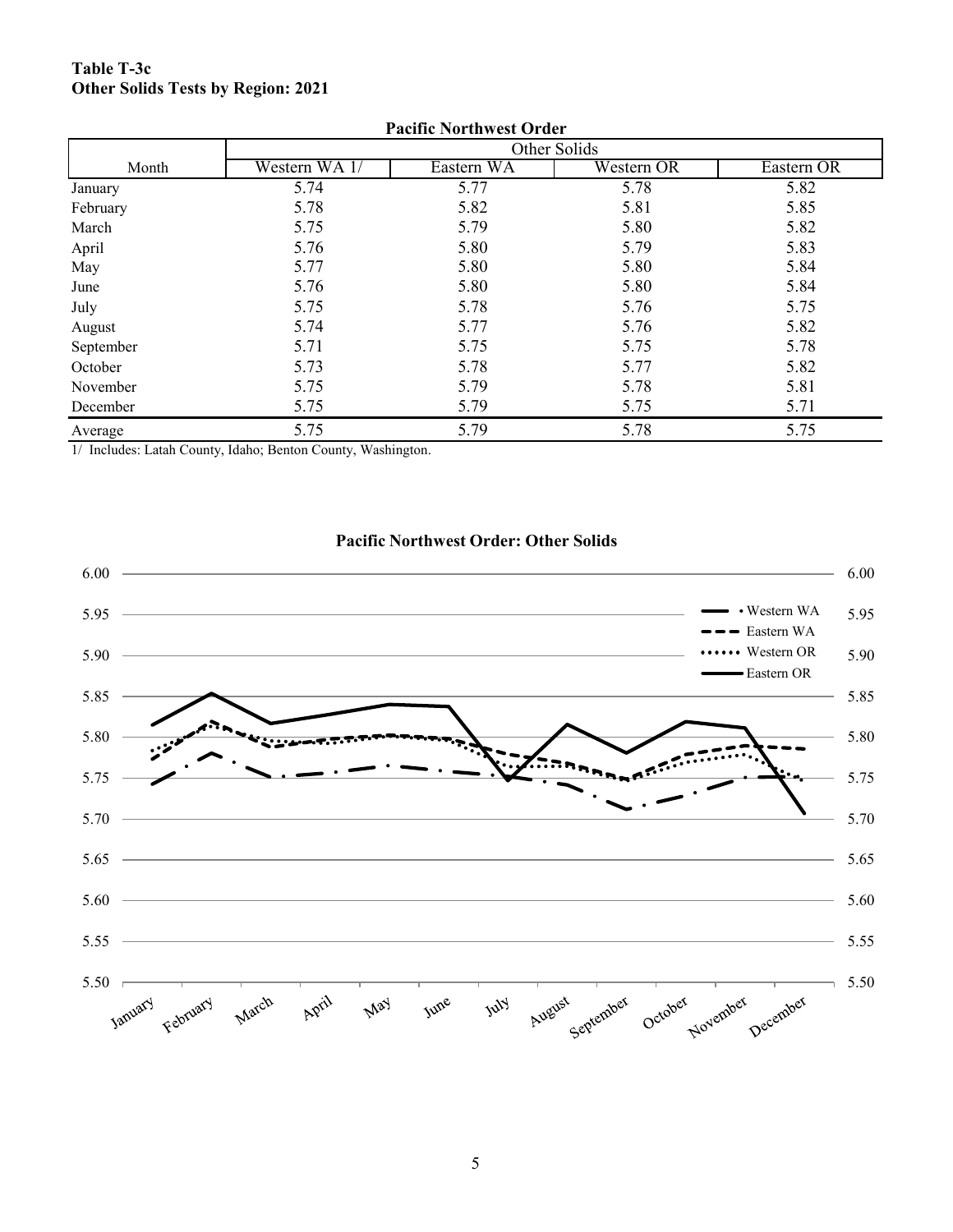#### **Component Tests by Size-Range of Producer Milk Deliveries: 2021 Table T-4**

|                                                               |                     | <b>FACILIC INOFULWEST OFTER</b> |                  |                                  |                                                                          |
|---------------------------------------------------------------|---------------------|---------------------------------|------------------|----------------------------------|--------------------------------------------------------------------------|
|                                                               | Size-Range (Pounds) |                                 |                  |                                  |                                                                          |
| Equal to or                                                   | Less                | No. of                          |                  |                                  |                                                                          |
| more than                                                     | than                | Observations                    | Butterfat        | Protein                          | Other Solids                                                             |
| $\overline{0}$                                                | 100,000             | 380                             | 4.40             | 3.35                             | 5.65                                                                     |
| 100,000                                                       | 250,000             | 611                             | 4.40             | 3.38                             | 5.71                                                                     |
| 250,000                                                       | 500,000             | 749                             | 4.30             | 3.33                             | 5.73                                                                     |
| 500,000                                                       | 750,000             | 392                             | 4.22             | 3.32                             | 5.77                                                                     |
| 750,000                                                       | 1,000,000           | 277                             | 4.20             | 3.30                             | 5.76                                                                     |
| 1,000,000                                                     | 1,500,000           | 353                             | 4.20             | 3.31                             | 5.77                                                                     |
| 1,500,000                                                     | 2,000,000           | 342                             | 4.09             | 3.27                             | 5.77                                                                     |
| 2,000,000                                                     | 3,000,000           | 523                             | 4.08             | 3.29                             | 5.77                                                                     |
| 3,000,000                                                     | 4,000,000           | 161                             | 4.07             | 3.25                             | 5.79                                                                     |
| 4,000,000                                                     | 5,000,000           | 98                              | 4.16             | 3.32                             | 5.78                                                                     |
| 5,000,000                                                     | 6,000,000           | 109                             | 4.07             | 3.29                             | 5.78                                                                     |
| 6,000,000                                                     | 7,000,000           | 91                              | 4.14             | 3.35                             | 5.79                                                                     |
| 7,000,000                                                     | 8,000,000           | 47                              | 4.13             | 3.35                             | 5.80                                                                     |
| 8,000,000                                                     |                     | 145                             | 4.05             | 3.31                             | 5.78                                                                     |
|                                                               | Total/Average       | 4,278                           | 4.11             | 3.30                             | 5.77                                                                     |
| 4.80<br>4.60<br>4.40<br>Butterfat and Protein<br>4.20<br>4.00 |                     |                                 | $\Box$ Butterfat | <b>Protein</b><br>□ Other Solids | 5.90<br>5.80<br>5.70<br>5.60 $\frac{1}{2}$<br>5.50 $\frac{1}{2}$<br>5.40 |
| 3.80<br>3.60<br>3.40<br>3.20                                  |                     |                                 |                  |                                  | 5.40<br>5.30<br>5.20<br>5.10                                             |
|                                                               |                     |                                 |                  |                                  |                                                                          |

**Pacific Northwest Order**

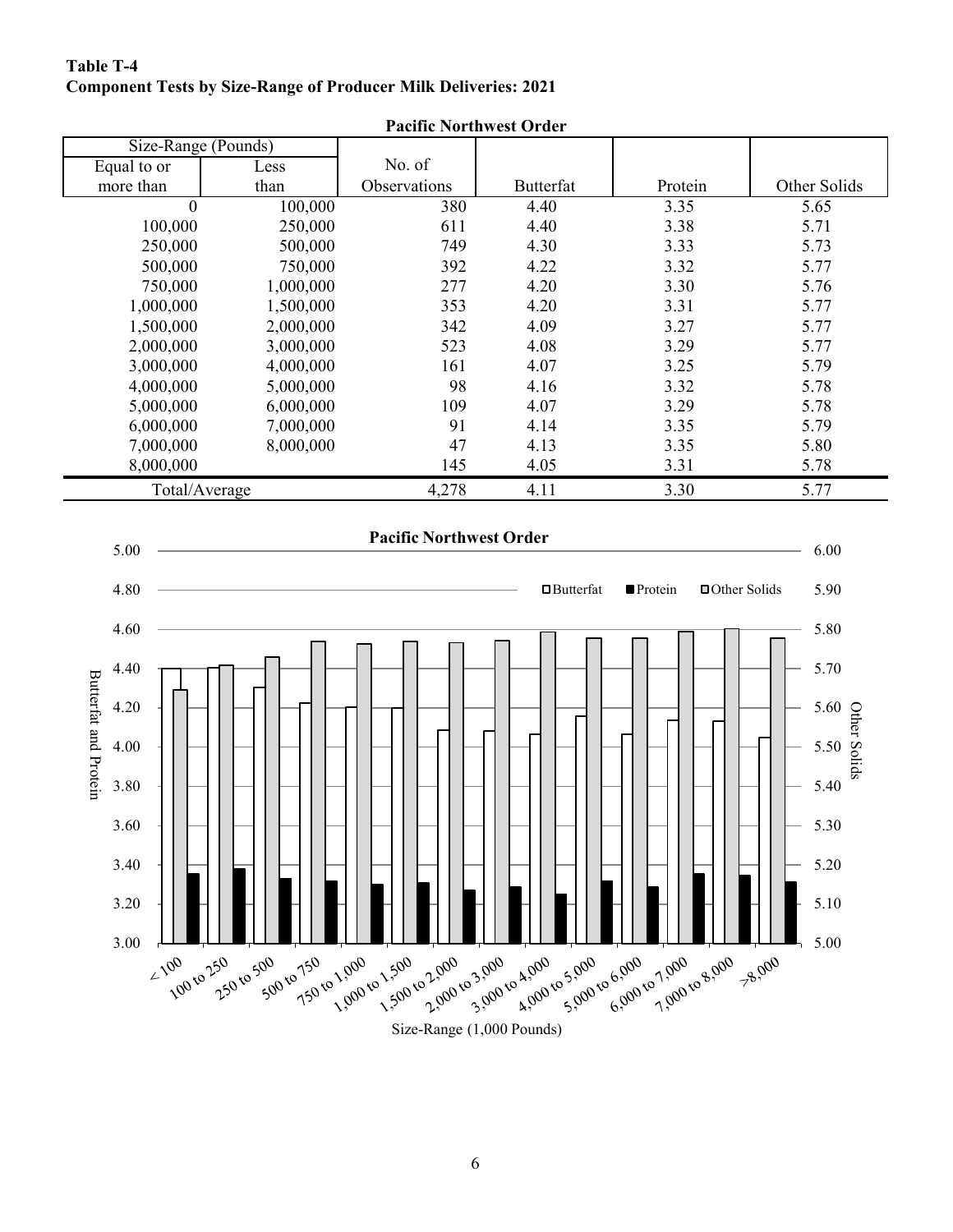#### **Table T-5 Producer Prices and Component Tests by Month: 2021**

|                     | A        | B         |            |           |         |           |         |              |         |                       |
|---------------------|----------|-----------|------------|-----------|---------|-----------|---------|--------------|---------|-----------------------|
|                     | Uniform  |           | Difference |           |         |           |         |              |         |                       |
|                     | Price at | Value at  |            |           |         |           |         |              |         | <b>Producer Price</b> |
| Month               | 3.5% BF  | test $*$  | $(B - A)$  | Butterfat |         | Protein   |         | Other Solids |         | Differential 1/       |
|                     |          | $S/Cwt -$ |            | $-S/Lb$ - | $-$ % - | $-S/Lb -$ | $-$ % – | $-S/Lb$ -    | $-$ % – | $-$ \$ / Cwt -        |
| January             | 14.68    | 16.73     | 2.05       | 1.5541    | 4.18    | 3.0355    | 3.31    | 0.2682       | 5.77    | (1.36)                |
| February            | 14.43    | 16.38     | 1.95       | 1.4376    | 4.17    | 2.9816    | 3.31    | 0.3161       | 5.81    | (1.32)                |
| March               | 15.15    | 17.10     | 1.95       | 1.7176    | 4.13    | 2.6954    | 3.30    | 0.3652       | 5.78    | (1.00)                |
| April               | 16.28    | 18.20     | 1.92       | 1.9496    | 4.06    | 2.8136    | 3.27    | 0.4268       | 5.79    | (1.39)                |
| May                 | 17.26    | 18.98     | 1.72       | 1.9851    | 3.98    | 3.1307    | 3.22    | 0.4645       | 5.79    | (1.70)                |
| June                | 17.32    | 18.70     | 1.38       | 1.9641    | 3.93    | 2.5834    | 3.18    | 0.4579       | 5.79    | 0.11                  |
| July                | 16.77    | 18.24     | 1.47       | 1.8996    | 3.99    | 2.4957    | 3.20    | 0.4181       | 5.77    | 0.28                  |
| August              | 16.47    | 17.76     | 1.29       | 1.8508    | 3.95    | 2.4582    | 3.17    | 0.3735       | 5.76    | 0.52                  |
| September           | 16.67    | 18.64     | 1.97       | 1.9388    | 4.09    | 2.6010    | 3.30    | 0.3445       | 5.74    | 0.14                  |
| October             | 17.13    | 19.83     | 2.70       | 1.9414    | 4.20    | 3.0130    | 3.43    | 0.3560       | 5.77    | (0.70)                |
| November            | 18.38    | 21.37     | 2.99       | 2.1541    | 4.27    | 2.7536    | 3.47    | 0.3949       | 5.78    | 0.35                  |
| December            | 19.12    | 22.57     | 3.45       | 2.2919    | 4.41    | 2.5937    | 3.50    | 0.4532       | 5.76    | 0.76                  |
| Wtd. Average        | 16.67    | 18.74     | 2.07       | 1.8976    | 4.11    | 2.7582    | 3.30    | 0.3888       | 5.77    | (0.43)                |
| Percent of FO Value |          |           |            | 42%       |         | 49%       |         | 12%          |         | $-2\%$                |

#### **Pacific Northwest Order**

\* Similar to the Uniform Price, at test, but may differ due to the use of partially audited payroll data.

1/ The producer price differentials for the Pacific Northwest Order are subject to applicable location adjustments.



#### **Pacific Northwest Order**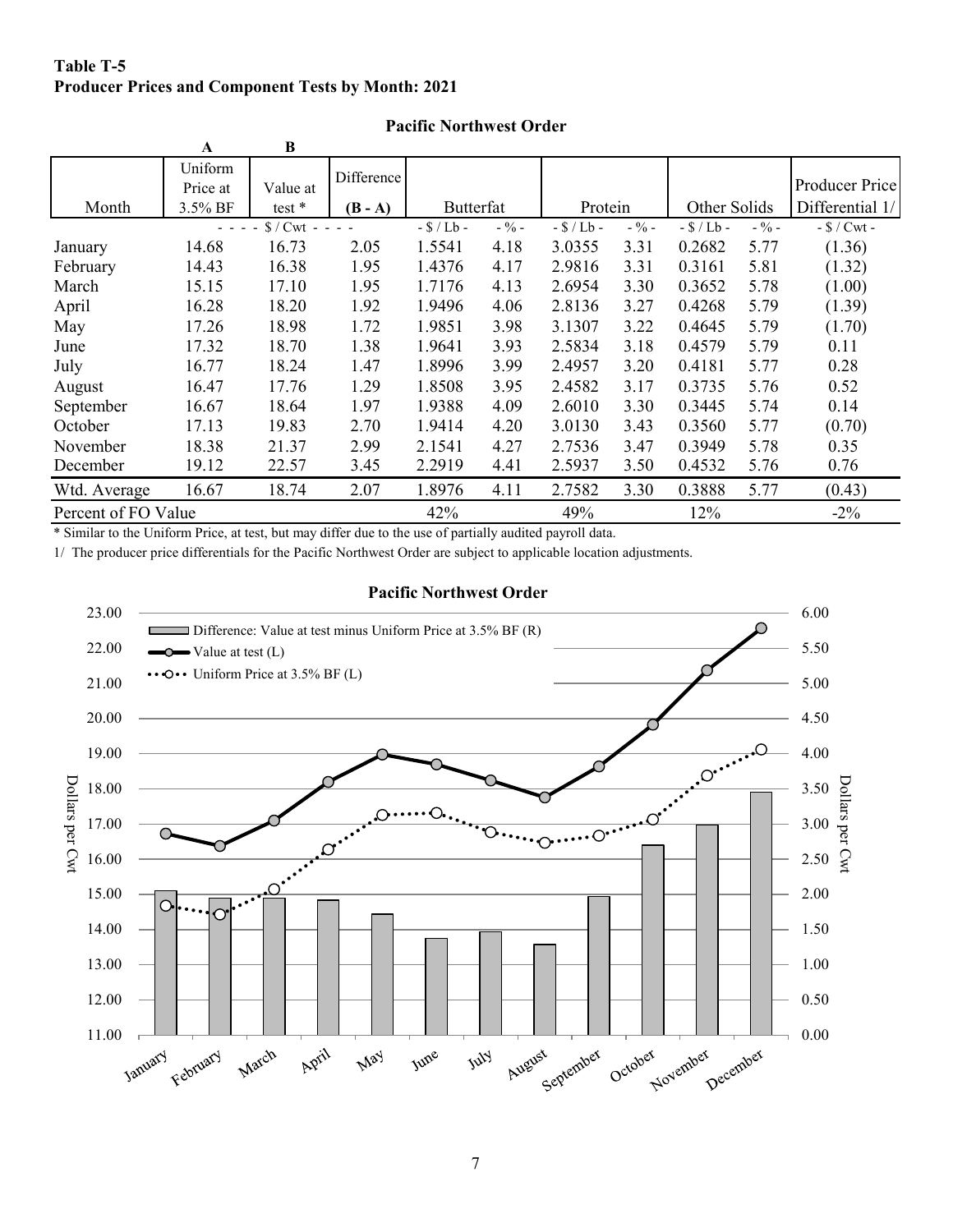#### **Table T-6 Producer Milk and Value by Size-Range of Producer Milk Deliveries: 2021**

|                    | Pacific Northwest Order |               |               |              |              |                   |                |  |  |  |  |
|--------------------|-------------------------|---------------|---------------|--------------|--------------|-------------------|----------------|--|--|--|--|
| Size-Range         |                         |               |               |              |              |                   |                |  |  |  |  |
| Equal to or        | Less                    |               | Percent of    | No. of       | Percent of   | Producer Milk     |                |  |  |  |  |
| more than          | than                    | Producer Milk | Producer Milk | Observations | Observations | Value at Test 1/  | Value, at test |  |  |  |  |
| - - - Pounds - - - |                         | - Pounds -    | $-$ % -       |              | $-$ % -      | - Dollars -       | $-S/Cwt -$     |  |  |  |  |
| $\theta$           | 100,000                 | 24,004,332    | $0.3\%$       | 380          | 8.9%         | 4,640,425.08      | 19.33          |  |  |  |  |
| 100,000            | 250,000                 | 105,728,406   | 1.4%          | 611          | 14.3%        | 20,617,334.45     | 19.50          |  |  |  |  |
| 250,000            | 500,000                 | 267,002,535   | 3.6%          | 749          | 17.5%        | 51,066,199.01     | 19.13          |  |  |  |  |
| 500,000            | 750,000                 | 244,450,823   | $3.3\%$       | 392          | $9.2\%$      | 46,416,682.83     | 18.99          |  |  |  |  |
| 750,000            | 1,000,000               | 236,473,511   | $3.2\%$       | 277          | 6.5%         | 44,683,847.38     | 18.90          |  |  |  |  |
| 1,000,000          | 1,500,000               | 435,733,546   | 5.9%          | 353          | 8.3%         | 82,638,195.88     | 18.97          |  |  |  |  |
| 1,500,000          | 2,000,000               | 610,750,936   | 8.3%          | 342          | $8.0\%$      | 113, 122, 455. 72 | 18.52          |  |  |  |  |
| 2,000,000          | 3,000,000               | 1,284,132,012 | 17.4%         | 523          | 12.2%        | 239,188,373.27    | 18.63          |  |  |  |  |
| 3,000,000          | 4,000,000               | 547,662,785   | 7.4%          | 161          | 3.8%         | 101,330,674.60    | 18.50          |  |  |  |  |
| 4,000,000          | 5,000,000               | 443,591,179   | $6.0\%$       | 98           | 2.3%         | 82,878,910.29     | 18.68          |  |  |  |  |
| 5,000,000          | 6,000,000               | 596,852,032   | 8.1%          | 109          | 2.5%         | 111,651,834.12    | 18.71          |  |  |  |  |
| 6,000,000          | 7,000,000               | 591,764,874   | 8.0%          | 91           | 2.1%         | 111,253,808.82    | 18.80          |  |  |  |  |
| 7,000,000          | 8,000,000               | 349,755,334   | $4.7\%$       | 47           | $1.1\%$      | 66, 183, 224. 03  | 18.92          |  |  |  |  |
| 8,000,000          |                         | 1,649,230,584 | 22.3%         | 145          | 3.4%         | 308,440,277.18    | 18.70          |  |  |  |  |
| Total/Average      |                         | 7,387,132,889 | 100.0%        | 4,278        | 100.0%       | 1,384,112,242.66  | 18.74          |  |  |  |  |

**Pacific Northwest Order**

1/ Based on Federal order producer minimum prices. Producer prices are subject to location adjustments.

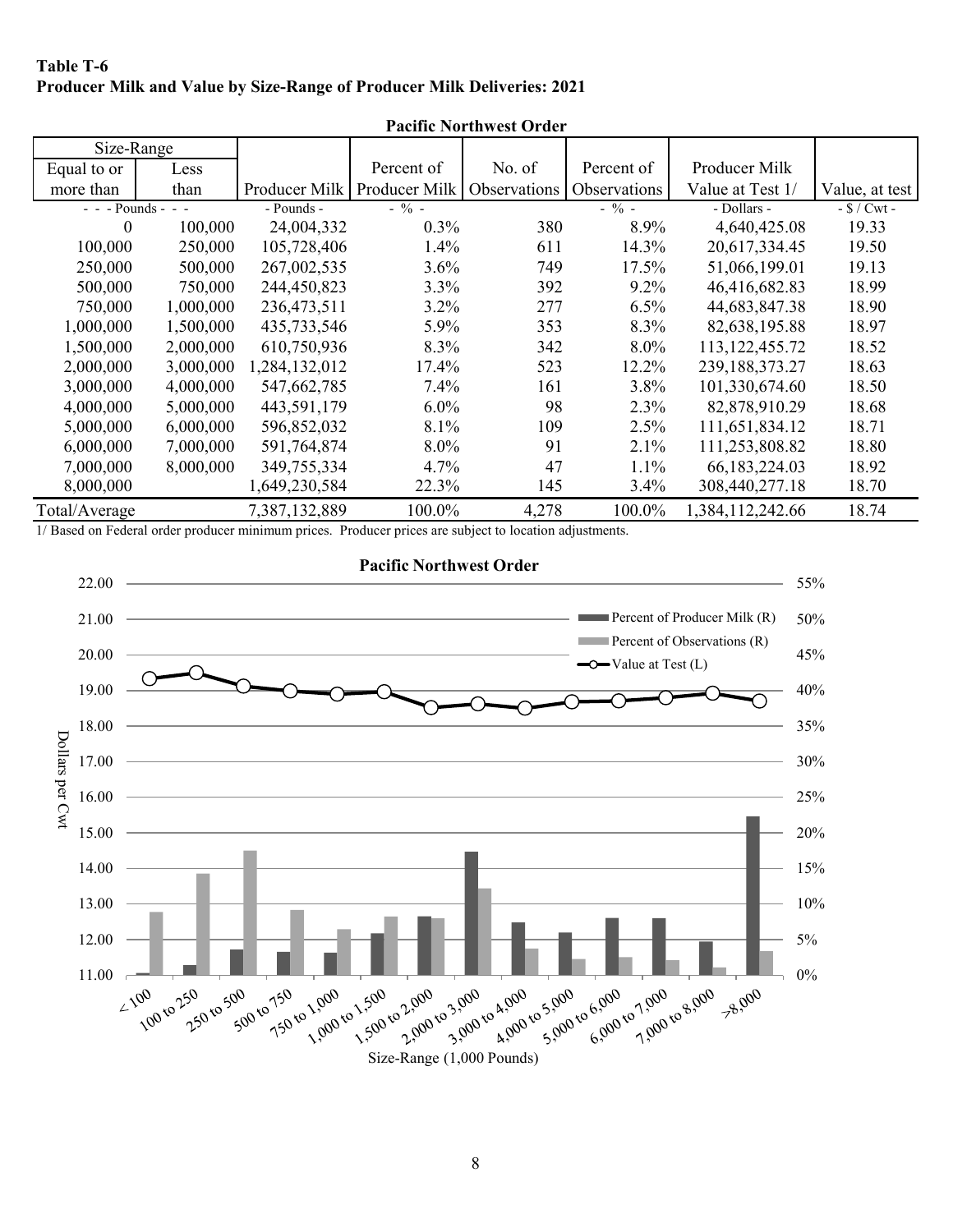#### **Table T-7a Long Term Trends in Component Tests/Values, Butterfat: 2012-2021**

|                        | <b>Pacific Northwest Order</b> |                   |      |           |         |         |  |  |  |  |  |  |
|------------------------|--------------------------------|-------------------|------|-----------|---------|---------|--|--|--|--|--|--|
|                        |                                | Percent of FO     |      |           |         |         |  |  |  |  |  |  |
|                        | Average No. of                 | Value Contributed |      | Standard  |         |         |  |  |  |  |  |  |
| Year                   | Producers                      | by Butterfat 1/   | Test | Deviation | Minimum | Maximum |  |  |  |  |  |  |
| 2012                   | 532                            | 35%               | 3.81 | 0.42      | 2.78    | 6.20    |  |  |  |  |  |  |
| 2013                   | 568                            | 32%               | 3.88 | 0.44      | 2.84    | 6.07    |  |  |  |  |  |  |
| 2014                   | 534                            | 38%               | 3.88 | 0.45      | 2.72    | 6.22    |  |  |  |  |  |  |
| 2015                   | 479                            | 54%               | 3.92 | 0.46      | 2.47    | 6.67    |  |  |  |  |  |  |
| 2016                   | 492                            | 57%               | 3.95 | 0.45      | 2.80    | 6.30    |  |  |  |  |  |  |
| 2017                   | 468                            | 58%               | 3.99 | 0.45      | 2.64    | 5.87    |  |  |  |  |  |  |
| 2018                   | 496                            | 61%               | 4.07 | 0.47      | 2.60    | 6.10    |  |  |  |  |  |  |
| 2019                   | 458                            | 54%               | 4.08 | 0.47      | 3.01    | 5.94    |  |  |  |  |  |  |
| 2020                   | 379                            | 40%               | 4.07 | 0.46      | 2.95    | 5.99    |  |  |  |  |  |  |
| 2021                   | 357                            | 42%               | 4.11 | 0.45      | 2.86    | 6.43    |  |  |  |  |  |  |
| 10 Year Simple Average | 476                            | 47%               | 3.98 | 0.45      | 2.77    | 6.18    |  |  |  |  |  |  |

### **Pacific Northwest Order**

1/ Note that this data comes from Table T-5 of the respective year beginning 2018. For years prior to 2018, data was calculated based on those data sets. The sum of the component percentages and the PPD equal 100.

#### **Pacific Northwest Order: Butterfat**

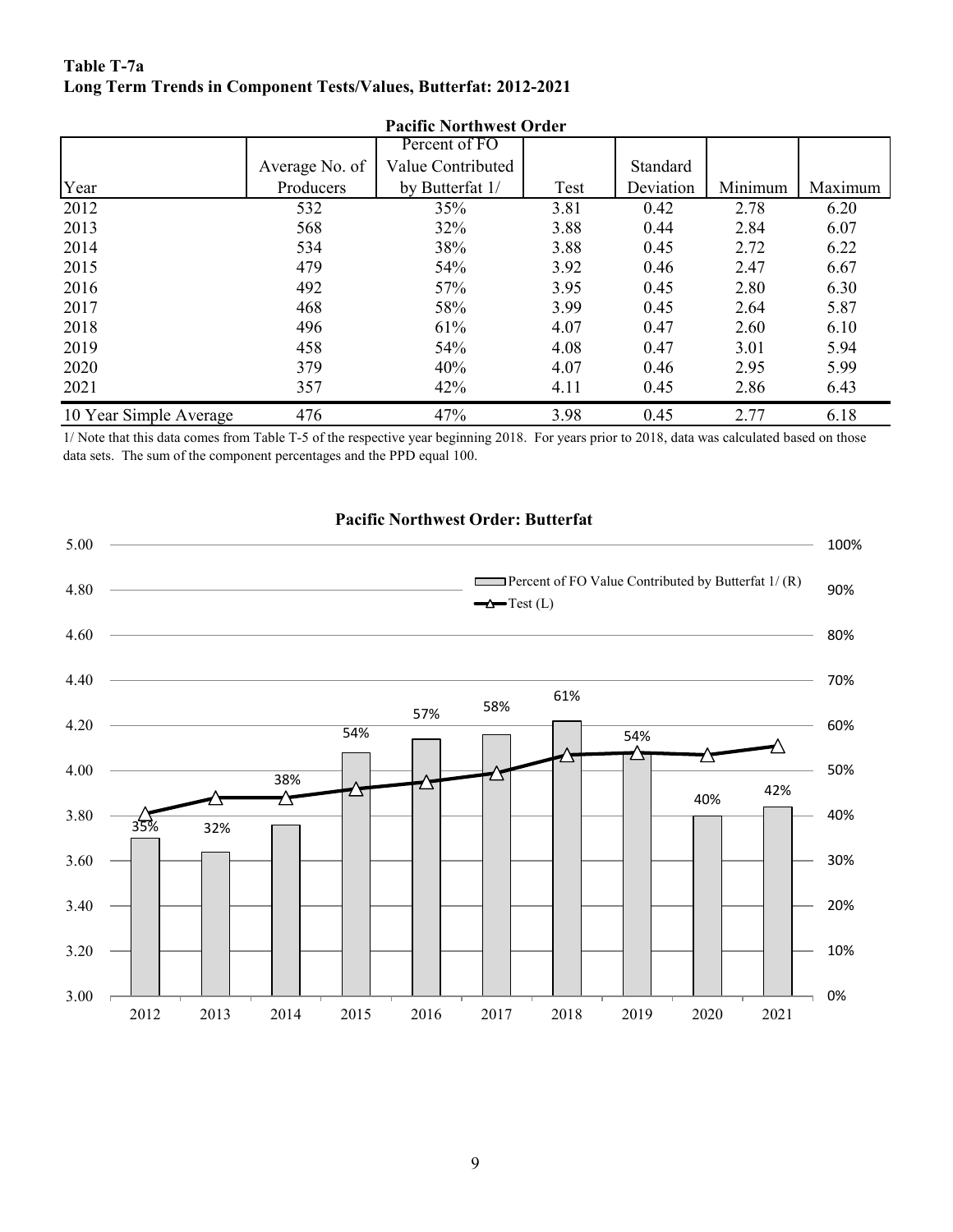#### **Table T-7b Long Term Trends in Component Tests/Values, Protein: 2012-2021**

|                        | Pacific Northwest Order |                   |      |           |         |         |  |  |  |  |
|------------------------|-------------------------|-------------------|------|-----------|---------|---------|--|--|--|--|
|                        |                         | Percent of FO     |      |           |         |         |  |  |  |  |
|                        | Average No. of          | Value Contributed |      | Standard  |         |         |  |  |  |  |
| Year                   | Producers               | by Protein 1/     | Test | Deviation | Minimum | Maximum |  |  |  |  |
| 2012                   | 532                     | 52%               | 3.17 | 0.22      | 2.47    | 4.31    |  |  |  |  |
| 2013                   | 568                     | 52%               | 3.22 | 0.22      | 2.58    | 4.30    |  |  |  |  |
| 2014                   | 534                     | 49%               | 3.20 | 0.22      | 2.60    | 4.56    |  |  |  |  |
| 2015                   | 479                     | 40%               | 3.20 | 0.23      | 2.58    | 4.34    |  |  |  |  |
| 2016                   | 492                     | 41%               | 3.22 | 0.23      | 2.45    | 4.42    |  |  |  |  |
| 2017                   | 468                     | 33%               | 3.24 | 0.23      | 2.62    | 4.33    |  |  |  |  |
| 2018                   | 496                     | 32%               | 3.27 | 0.24      | 2.66    | 4.35    |  |  |  |  |
| 2019                   | 458                     | 40%               | 3.27 | 0.23      | 2.67    | 4.29    |  |  |  |  |
| 2020                   | 379                     | 69%               | 3.25 | 0.23      | 2.63    | 4.24    |  |  |  |  |
| 2021                   | 357                     | 49%               | 3.30 | 0.24      | 2.55    | 4.43    |  |  |  |  |
| 10 Year Simple Average | 476                     | 46%               | 3.23 | 0.23      | 2.58    | 4.36    |  |  |  |  |

**Pacific Northwest Order**

1/ Note that this data comes from Table T-5 of the respective year beginning 2018. For years prior to 2018, data was calculated based on those data sets. The sum of the component percentages and the PPD equal 100.



### **Pacific Northwest Order: Protein**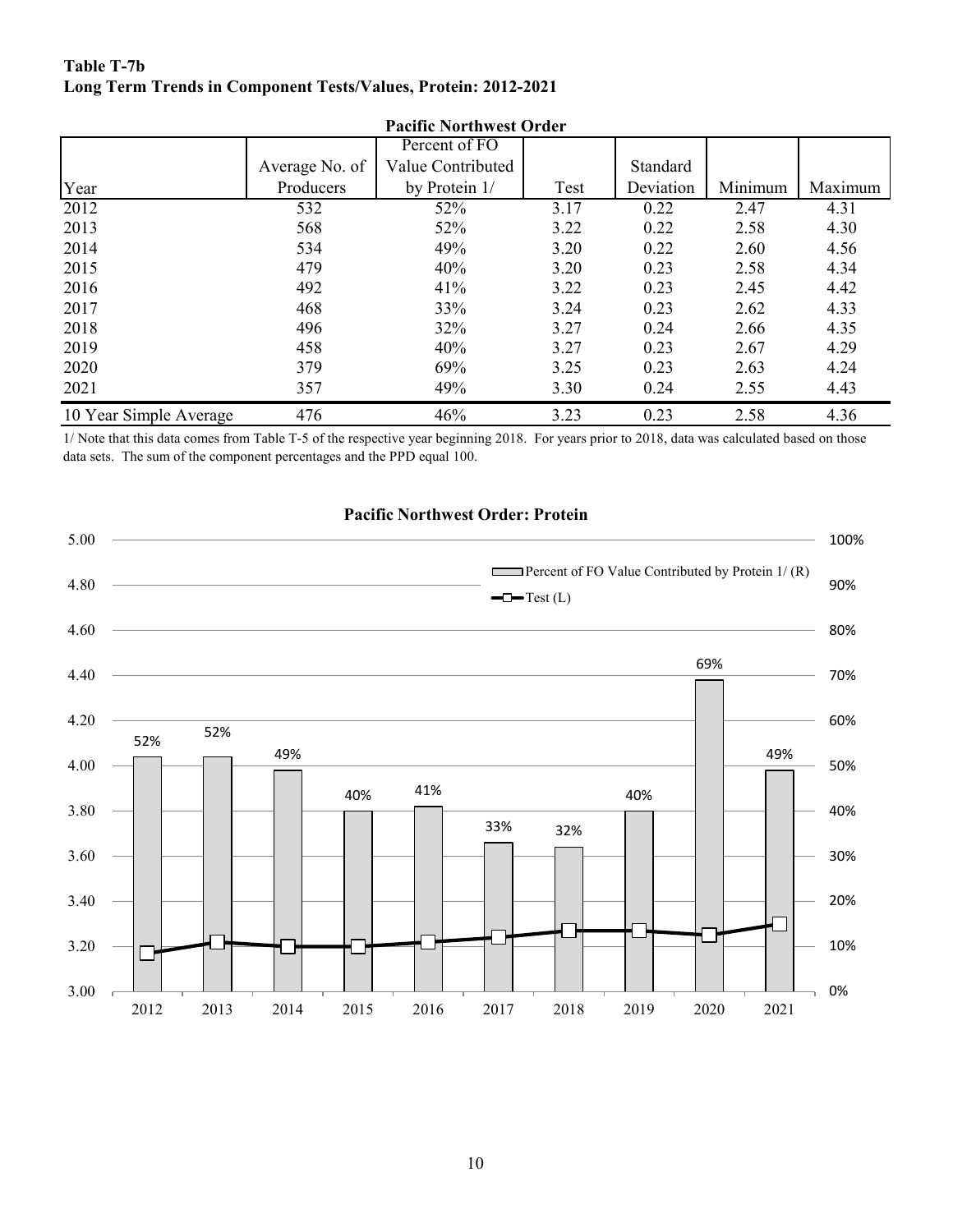#### **Table T-7c Long Term Trends in Component Tests/Values, Other Solids: 2012-2021**

| <b>Pacific Northwest Order</b> |                |                    |      |           |         |         |  |  |  |
|--------------------------------|----------------|--------------------|------|-----------|---------|---------|--|--|--|
|                                |                | Percent of FO      |      |           |         |         |  |  |  |
|                                | Average No. of | Value Contributed  |      | Standard  |         |         |  |  |  |
| Year                           | Producers      | by Other Solids 1/ | Test | Deviation | Minimum | Maximum |  |  |  |
| 2012                           | 532            | 13%                | 5.74 | 0.09      | 4.62    | 5.95    |  |  |  |
| 2013                           | 568            | 11%                | 5.73 | 0.08      | 4.67    | 5.97    |  |  |  |
| 2014                           | 534            | 11%                | 5.72 | 0.08      | 4.78    | 5.91    |  |  |  |
| 2015                           | 479            | 6%                 | 5.73 | 0.09      | 5.20    | 5.97    |  |  |  |
| 2016                           | 492            | 3%                 | 5.73 | 0.09      | 5.12    | 5.93    |  |  |  |
| 2017                           | 468            | 8%                 | 5.74 | 0.09      | 5.24    | 5.95    |  |  |  |
| 2018                           | 496            | 5%                 | 5.75 | 0.09      | 5.20    | 5.95    |  |  |  |
| 2019                           | 458            | 6%                 | 5.76 | 0.09      | 5.21    | 5.96    |  |  |  |
| 2020                           | 379            | 5%                 | 5.77 | 0.08      | 5.32    | 5.94    |  |  |  |
| 2021                           | 357            | 12%                | 5.77 | 0.09      | 5.26    | 5.97    |  |  |  |
| 10 Year Simple Average         | 476            | 8%                 | 5.74 | 0.09      | 5.06    | 5.95    |  |  |  |

1/ Note that this data comes from Table T-5 of the respective year beginning 2018. For years prior to 2018, data was calculated based on those data sets. The sum of the component percentages and the PPD equal 100.



#### **Pacific Northwest Order: Other Solids**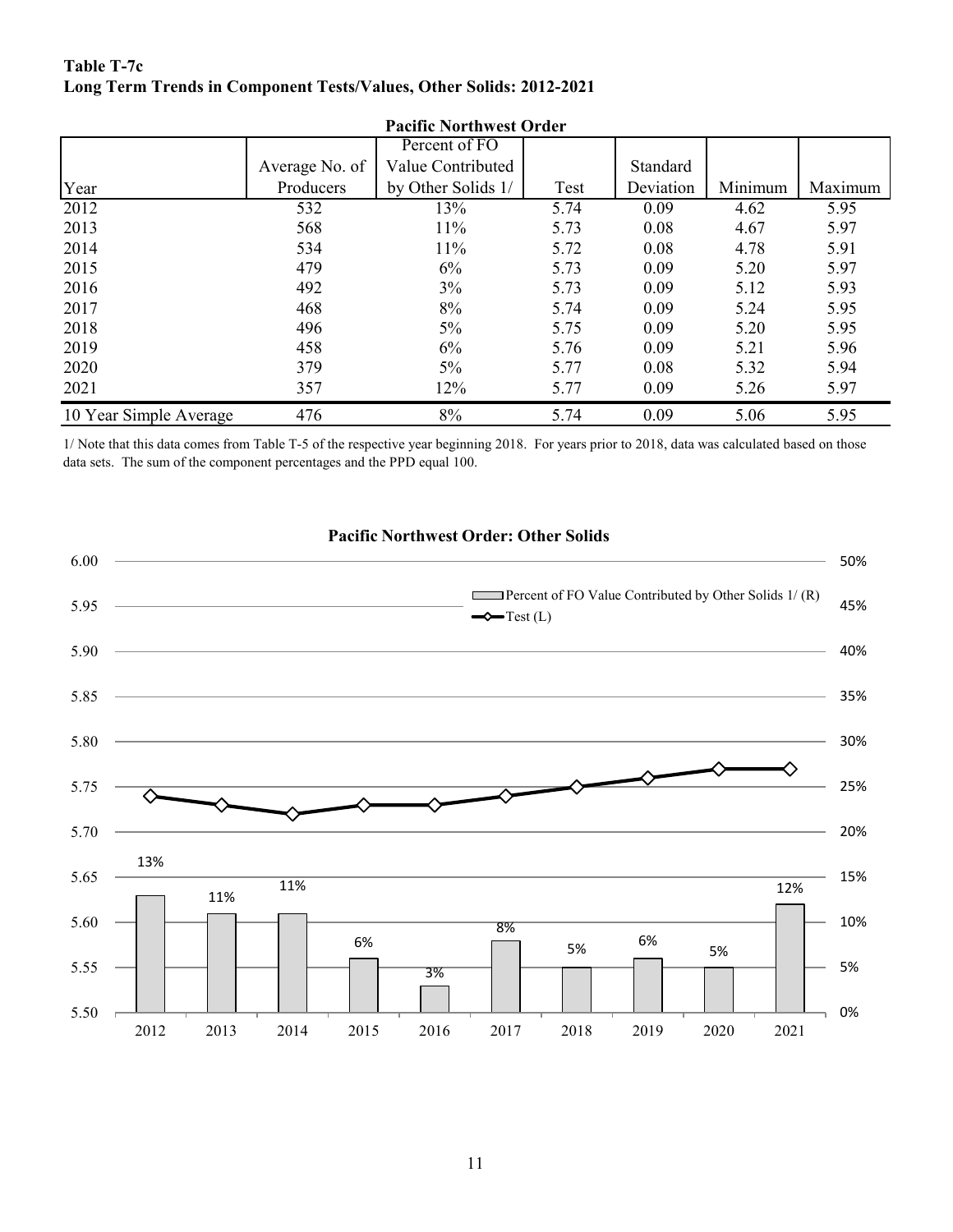#### **Number of Producers, Producer Milk, Component Tests and Standard Deviations: 2021 Table T-8**

| <b>Arizona Order</b> |           |               |                  |           |  |  |  |  |  |
|----------------------|-----------|---------------|------------------|-----------|--|--|--|--|--|
|                      |           |               | <b>Butterfat</b> |           |  |  |  |  |  |
|                      | No. of    |               |                  | Standard  |  |  |  |  |  |
| Month                | Producers | Producer Milk | Test             | Deviation |  |  |  |  |  |
| January              | 63        | 352,146,536   | 3.78             | 0.37      |  |  |  |  |  |
| February             | 64        | 318,697,623   | 3.77             | 0.32      |  |  |  |  |  |
| March                | 64        | 357,075,449   | 3.73             | 0.32      |  |  |  |  |  |
| April                | 62        | 351,595,290   | 3.67             | 0.31      |  |  |  |  |  |
| May                  | 59        | 356,770,539   | 3.67             | 0.29      |  |  |  |  |  |
| June                 | 64        | 390,069,153   | 3.75             | 0.27      |  |  |  |  |  |
| July                 | 67        | 397,061,406   | 3.74             | 0.28      |  |  |  |  |  |
| August               | 65        | 379,288,445   | 3.74             | 0.27      |  |  |  |  |  |
| September            | 64        | 362,580,116   | 3.76             | 0.30      |  |  |  |  |  |
| October              | 63        | 367,408,911   | 3.84             | 0.32      |  |  |  |  |  |
| November             | 65        | 401,806,881   | 3.88             | 0.33      |  |  |  |  |  |
| December             | 66        | 426,810,766   | 3.91             | 0.38      |  |  |  |  |  |
| Average/Total        | 64        | 4,461,311,115 | 3.77             | 0.32      |  |  |  |  |  |

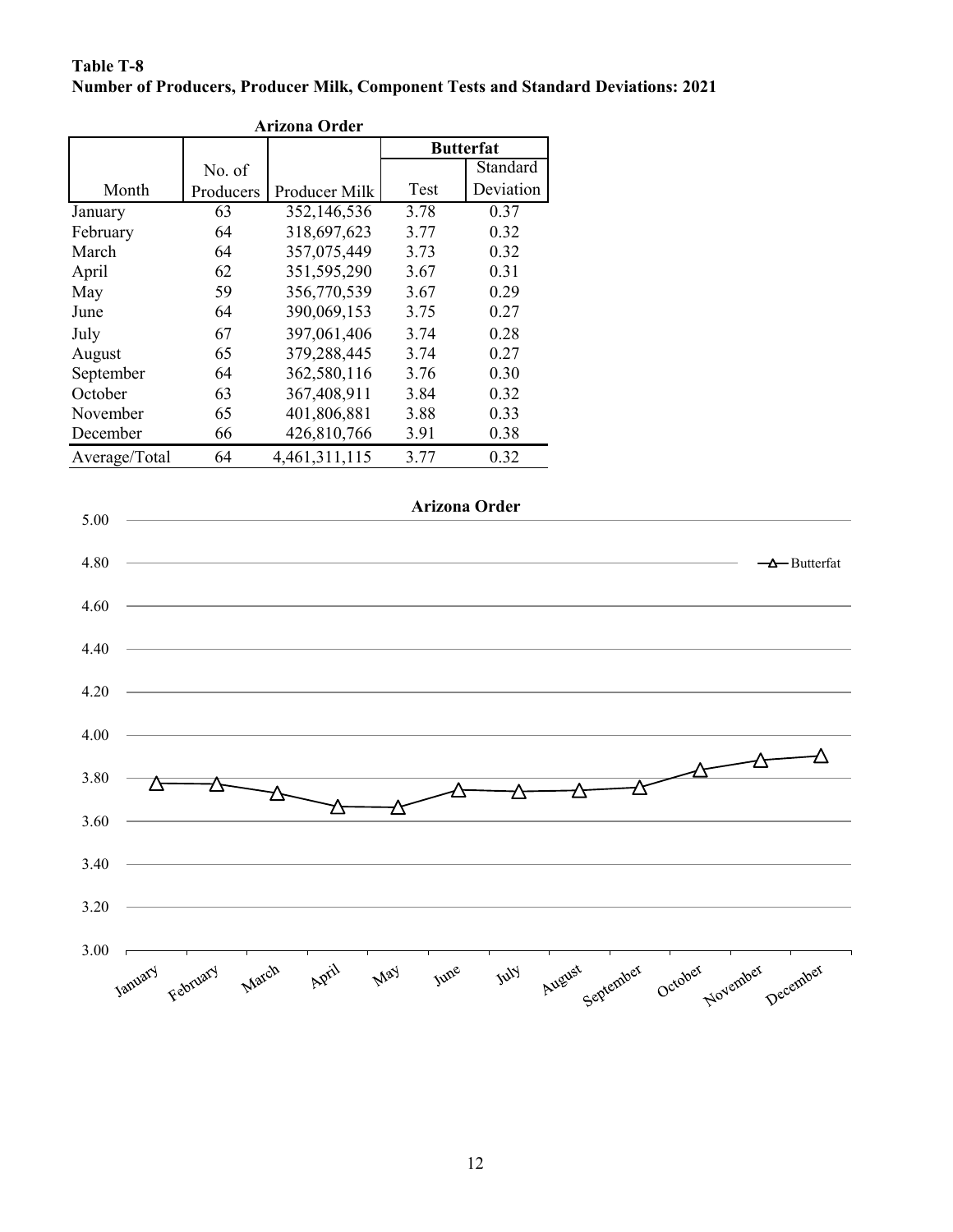## **Table T-9 Component Tests by Size-Range of Producer Milk Deliveries: 2021**

| <b>Arizona Order</b> |           |                      |                  |  |  |  |  |  |
|----------------------|-----------|----------------------|------------------|--|--|--|--|--|
| Size-Range (Pounds)  |           |                      |                  |  |  |  |  |  |
| Equal to or          | Less      | No. of               |                  |  |  |  |  |  |
| more than            | than      | Observations         | <b>Butterfat</b> |  |  |  |  |  |
| $\overline{0}$       | 250,000   | 42                   | 3.91             |  |  |  |  |  |
| 250,000              | 500,000   | 26                   | 4.10             |  |  |  |  |  |
| 500,000              | 750,000   | 13                   | 3.96             |  |  |  |  |  |
| 750,000              | 1,000,000 | 29                   | 3.88             |  |  |  |  |  |
| 1,000,000            | 1,500,000 | 41                   | 3.96             |  |  |  |  |  |
| 1,500,000            | 2,000,000 | 40                   | 3.91             |  |  |  |  |  |
| 2,000,000            | 3,000,000 | 57                   | 4.03             |  |  |  |  |  |
| 3,000,000            | 4,000,000 | 66                   | 3.87             |  |  |  |  |  |
| 4,000,000            | 5,000,000 | 95                   | 3.81             |  |  |  |  |  |
| 5,000,000            | 6,000,000 | 83                   | 3.78             |  |  |  |  |  |
| 6,000,000            | 7,000,000 | 68                   | 3.86             |  |  |  |  |  |
| 7,000,000            | 8,000,000 | 49                   | 3.78             |  |  |  |  |  |
| 8,000,000            | 9,000,000 | 37                   | 3.78             |  |  |  |  |  |
| 9,000,000            |           | 120                  | 3.70             |  |  |  |  |  |
| Total/Average        |           | 766                  | 3.77             |  |  |  |  |  |
|                      |           | <b>Arizona Order</b> |                  |  |  |  |  |  |
|                      |           |                      |                  |  |  |  |  |  |
|                      |           |                      |                  |  |  |  |  |  |
|                      |           |                      |                  |  |  |  |  |  |
|                      |           |                      |                  |  |  |  |  |  |

3.00

500 to 750

750 to 1,000

1.000 to 1.500.

250 to 500

 $2250$ 

3.20

3.40

3.60

3.80

1.500 to 2.000. Size-Range (1,000 Pounds)

3.900 to 4.000

2.900 to 3.900.1

A,000 to 5,000

■Butterfat

79,000

2 7.000 to 8.000 to 9.000

6.000 to 1.000 t

5.900 to 6.000 t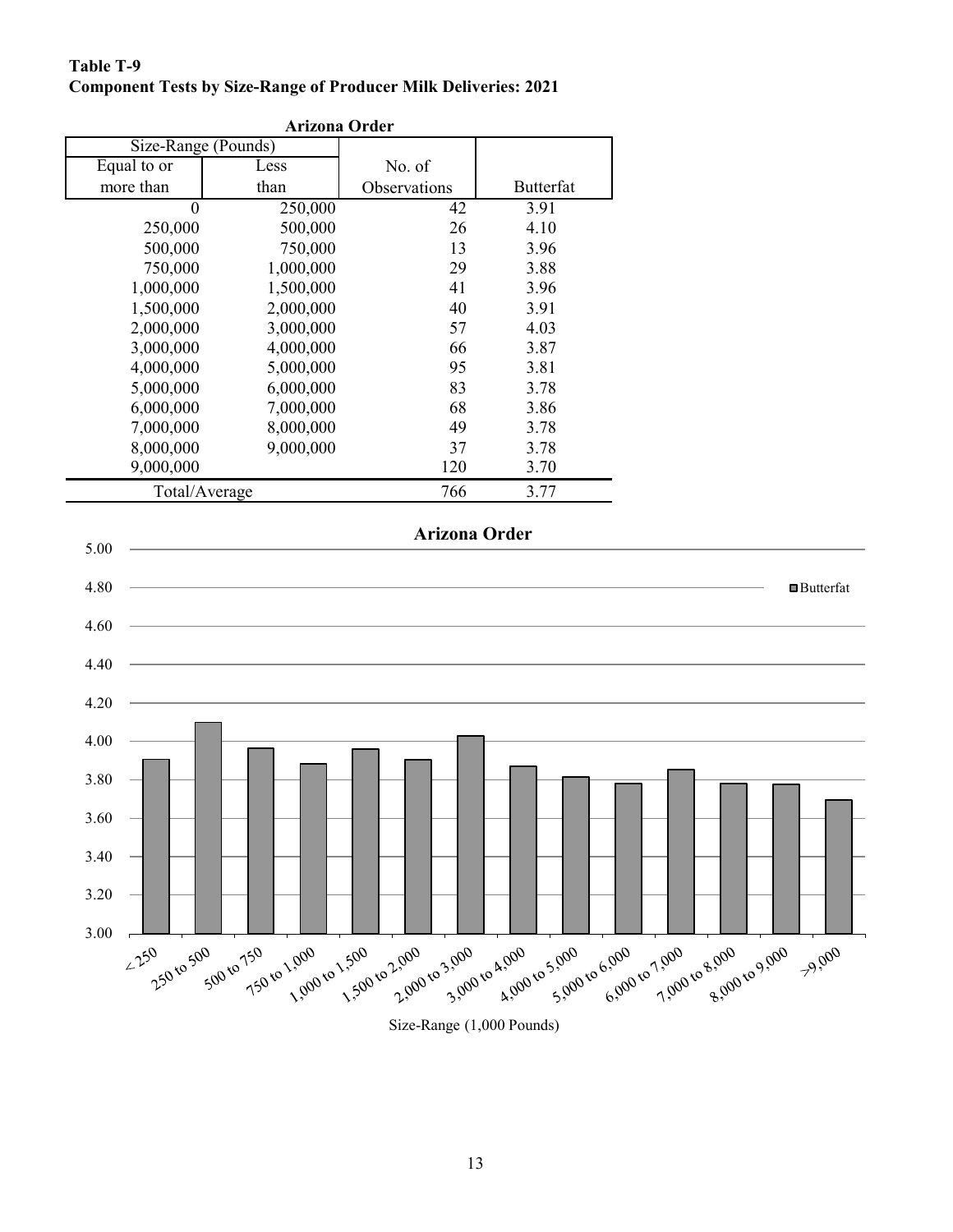#### **Table T-10 Producer Prices and Component Tests by Month: 2021**

|                     | A        | B                        |            |              |         |                |         |
|---------------------|----------|--------------------------|------------|--------------|---------|----------------|---------|
|                     | Uniform  |                          | Difference |              |         |                |         |
|                     | Price at | Value at                 |            |              |         |                |         |
| Month               | 3.5% BF  | test $*$                 | $(B - A)$  | Butterfat 1/ |         | Skim 1/        |         |
|                     |          | $\sqrt{$}$ / Cwt - - - - |            | $-S/Lb -$    | $-$ % – | $-$ \$ / Cwt - | $-$ % – |
| January             | 14.98    | 15.39                    | 0.41       | 1.5614       | 3.78    | 9.86           | 96.22   |
| February            | 14.69    | 15.06                    | 0.37       | 1.4698       | 3.77    | 9.89           | 96.23   |
| March               | 15.55    | 15.91                    | 0.36       | 1.6682       | 3.73    | 10.06          | 96.27   |
| April               | 16.43    | 16.73                    | 0.30       | 1.9030       | 3.67    | 10.12          | 96.33   |
| May                 | 17.25    | 17.56                    | 0.31       | 1.9898       | 3.67    | 10.66          | 96.33   |
| June                | 17.76    | 18.21                    | 0.45       | 1.9711       | 3.75    | 11.25          | 96.25   |
| July                | 17.27    | 17.70                    | 0.43       | 1.9157       | 3.74    | 10.95          | 96.26   |
| August              | 17.08    | 17.51                    | 0.43       | 1.8675       | 3.74    | 10.93          | 96.26   |
| September           | 17.40    | 17.86                    | 0.46       | 1.9291       | 3.76    | 11.03          | 96.24   |
| October             | 18.02    | 18.65                    | 0.63       | 1.9489       | 3.84    | 11.61          | 96.16   |
| November            | 19.15    | 19.91                    | 0.76       | 2.1175       | 3.88    | 12.16          | 96.12   |
| December            | 20.07    | 20.94                    | 0.87       | 2.2669       | 3.91    | 12.58          | 96.09   |
| Wtd. Average        | 17.24    | 17.73                    | 0.49       | 1.8991       | 3.77    | 10.98          | 96.23   |
| Percent of FO Value |          |                          |            | 40%          |         | 60%            |         |

#### **Arizona Order**

\* Similar to the Uniform Price, at test, but may differ due to the use of partially audited payroll data.

1/ The producer prices for the Arizona Order are subject to applicable location adjustments.

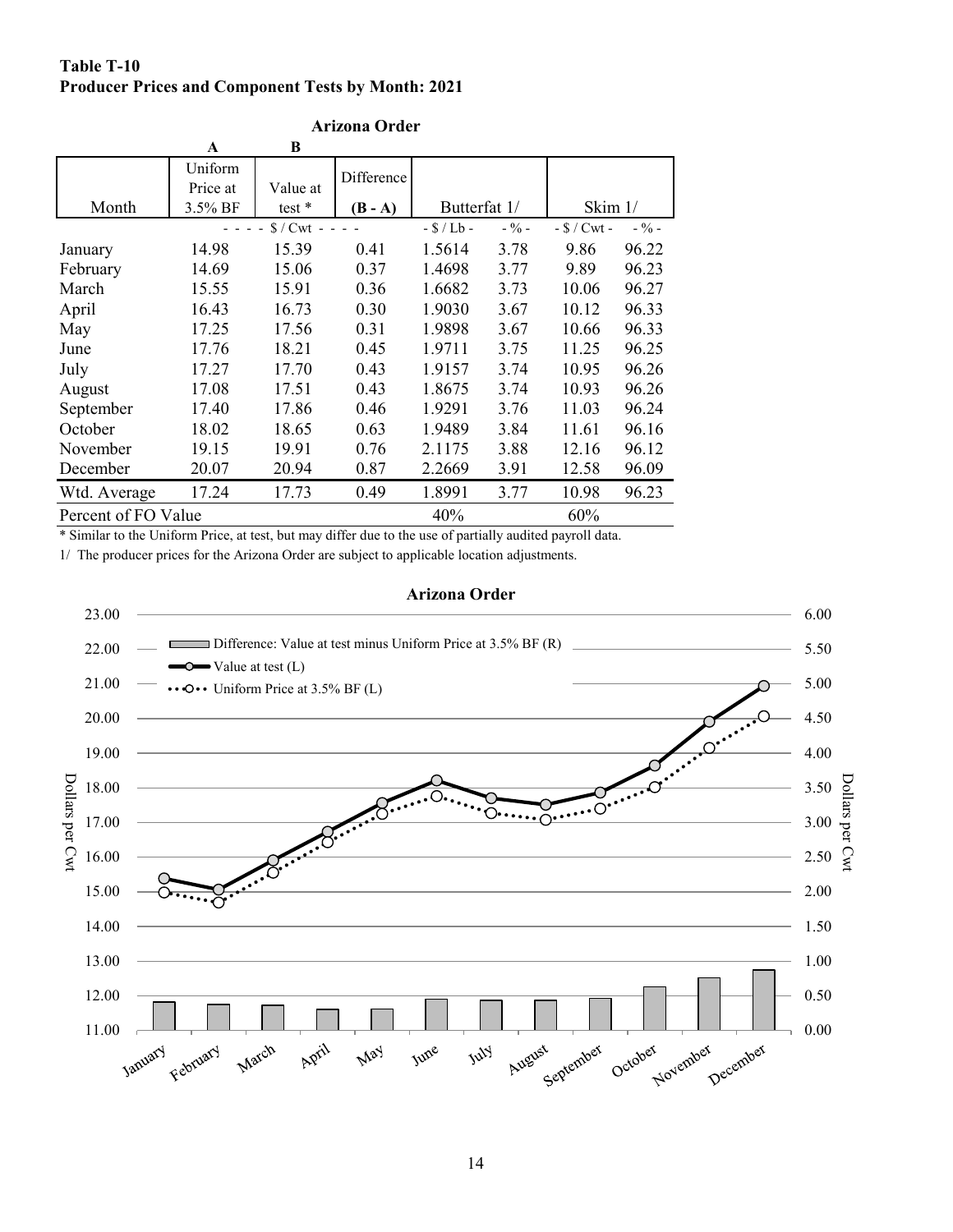#### **Table T-11 Producer Milk and Value by Size-Range of Producer Milk Deliveries: 2021**

| <b>Arizona Order</b> |           |               |               |              |              |                  |                |  |  |
|----------------------|-----------|---------------|---------------|--------------|--------------|------------------|----------------|--|--|
| Size-Range           |           |               |               |              |              |                  |                |  |  |
| Equal to or          | Less      |               | Percent of    | No. of       | Percent of   | Producer Milk    |                |  |  |
| more than            | than      | Producer Milk | Producer Milk | Observations | Observations | Value at Test 1/ | Value, at test |  |  |
| $- -$ - Pounds - - - |           | - Pounds -    | $-$ % -       |              | $-$ % -      | - Dollars -      | $-$ \$ / Cwt - |  |  |
| $\theta$             | 250,000   | 4,589,710     | 0.10%         | 42           | 5.48%        | 804,992.93       | 17.54          |  |  |
| 250,000              | 500,000   | 9,319,120     | 0.21%         | 26           | 3.39%        | 1,613,587.25     | 17.31          |  |  |
| 500,000              | 750,000   | 8,208,460     | 0.18%         | 13           | 1.70%        | 1,394,108.16     | 16.98          |  |  |
| 750,000              | 1,000,000 | 25,424,357    | 0.57%         | 29           | 3.79%        | 4,431,354.74     | 17.43          |  |  |
| 1,000,000            | 1,500,000 | 50,533,829    | 1.13%         | 41           | 5.35%        | 8,886,499.47     | 17.59          |  |  |
| 1,500,000            | 2,000,000 | 71,174,344    | 1.60%         | 40           | 5.22%        | 12,920,748.19    | 18.15          |  |  |
| 2,000,000            | 3,000,000 | 146,015,688   | 3.27%         | 57           | 7.44%        | 26,703,687.88    | 18.29          |  |  |
| 3,000,000            | 4,000,000 | 230,603,210   | 5.17%         | 66           | 8.62%        | 41,291,299.39    | 17.91          |  |  |
| 4,000,000            | 5,000,000 | 423,296,358   | 9.49%         | 95           | 12.40%       | 75,704,135.68    | 17.88          |  |  |
| 5,000,000            | 6,000,000 | 456,369,420   | 10.23%        | 83           | 10.84%       | 80,440,338.53    | 17.63          |  |  |
| 6,000,000            | 7,000,000 | 437,655,983   | 9.81%         | 68           | 8.88%        | 78,225,709.48    | 17.87          |  |  |
| 7,000,000            | 8,000,000 | 365,616,038   | 8.20%         | 49           | 6.40%        | 65, 353, 426. 14 | 17.87          |  |  |
| 8,000,000            | 9,000,000 | 312,219,785   | $7.00\%$      | 37           | 4.83%        | 56,239,451.31    | 18.01          |  |  |
| 9,000,000            |           | 1,920,284,813 | 43.04%        | 120          | 15.67%       | 336,906,933.43   | 17.54          |  |  |
| Total/Average        |           | 4,461,311,115 | 100.00%       | 766          | 100.00%      | 790,916,272.58   | 17.73          |  |  |

1/ Based on Federal order minimum producer prices. Producer prices are subject to location adjustments.



15